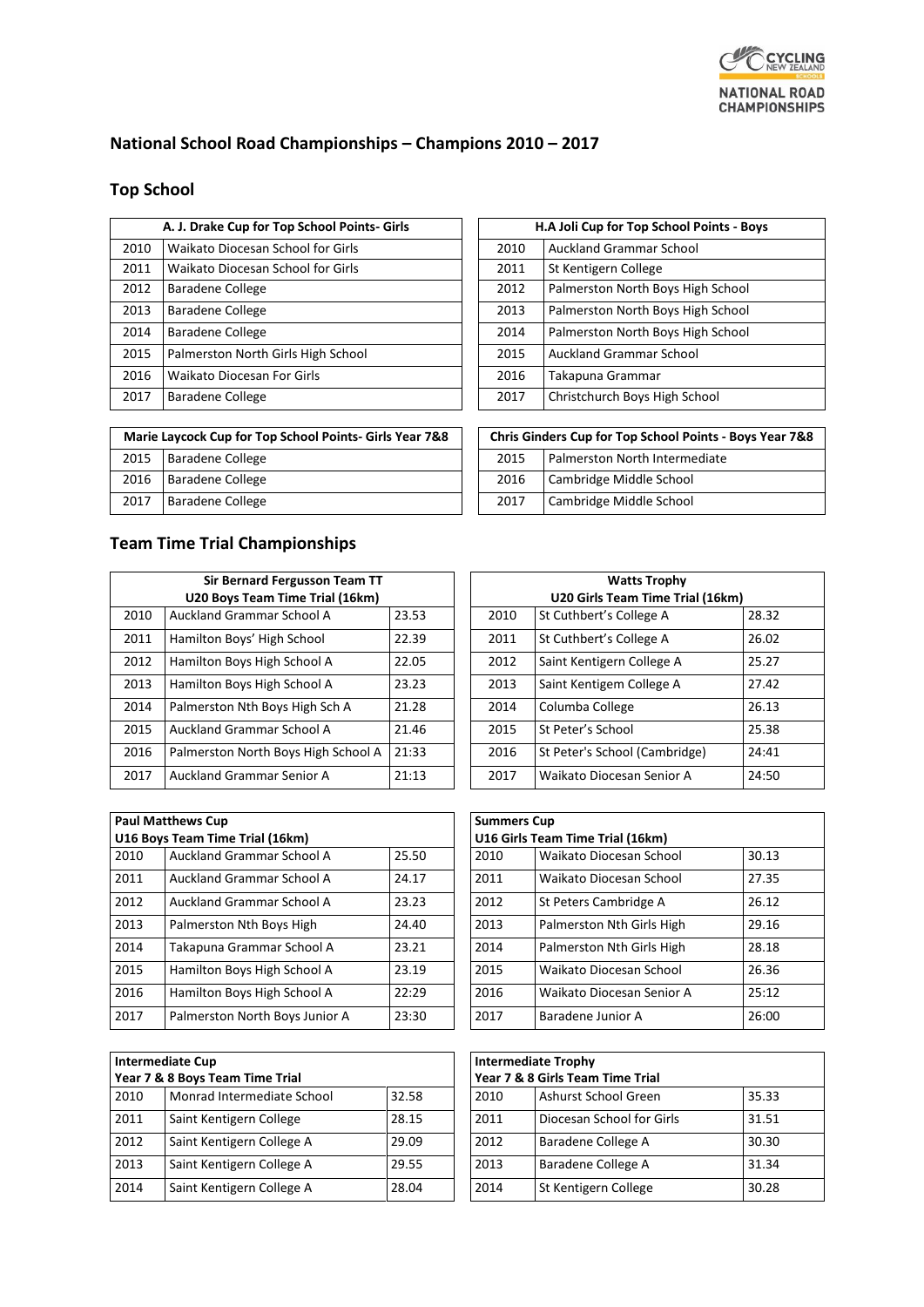

| 2015 | Palmerston North Int Normal | 28.42 | 2015 | Baradene A              | 28.58 |
|------|-----------------------------|-------|------|-------------------------|-------|
| 2016 | Cambridge Middle School     | 26:36 | 2016 | Saint Kentigern College | 29:34 |
| 2017 | Cambridge Middle School     | 26:59 | 2017 | Saint Kentigern College | 29:33 |

| 2015 | Baradene A              | 28.58 |
|------|-------------------------|-------|
| 2016 | Saint Kentigern College | 29:34 |
| 2017 | Saint Kentigern College | 29:33 |

### **National Road Race Championships**

| <b>Under 13 Girls</b> |                      |                                    | <b>Under 14 Girls</b> |                        |                            |  |  |
|-----------------------|----------------------|------------------------------------|-----------------------|------------------------|----------------------------|--|--|
| 2010                  | S Pulford            | St Francis School (Thames)         | 2010                  | J Wasson               | Westlake Girls High        |  |  |
| 2011                  | O Marris             | St Cuthbert's College              | 2011                  | S Arnet                | Baradene College of the SH |  |  |
| 2012                  | J Merrick            | <b>Baradene College</b>            | 2012                  | E Shearman             | Palmerston North Girls HS  |  |  |
| 2013                  | A Wollaston          | <b>Bernadine College</b>           | 2013                  | J Merrick              | <b>Baradene College</b>    |  |  |
| 2014                  |                      |                                    | 2014                  |                        |                            |  |  |
| 2015                  | R O'Brien            | Opiki School                       | 2015                  | M Douglas              | Cambridge High School      |  |  |
| 2016                  | Sophie Spencer       | Saint Kentigern College            | 2016                  | Sacha McLeod           | Waikato Diocesan           |  |  |
| 2017                  | <b>H</b> Mcinnes     | Palmerston North Intermediate      | 2017                  | Bee Townsend           | Glen Eden Intermediate     |  |  |
|                       |                      |                                    |                       |                        |                            |  |  |
| <b>Under 15 Girls</b> |                      | <b>Under 16 Girls</b>              |                       |                        |                            |  |  |
| 2010                  | A Lythe              | Westlake Girls High                | 2010                  | D Hiley                | St Cuthberts College       |  |  |
| 2011                  | E Ronald             | Avonside Girls High                | 2011                  | J Hodges               | Waikato Diocesan School    |  |  |
| 2012                  | M de Heer            | Diocesan School for Girls          | 2012                  | E Simcock-Smith        | Diocesan School for Girls  |  |  |
| 2013                  | E Shearman           | Palmerston Nth Girls High          | 2013                  | M Drummond             | Palmerston Nth Girls High  |  |  |
| 2014                  |                      |                                    | 2014                  |                        |                            |  |  |
| 2015                  | R Young              | Takapuna Grammar                   | 2015                  | J Merrick              | <b>Baradene College</b>    |  |  |
| 2016                  | Maddi Douglas        | Cambridge High                     | 2016                  | Ally Wollaston         | <b>St Peters Cambridge</b> |  |  |
| 2017                  | Lucy Buckeridge      | Takapuna Grammar                   | 2017                  | Henrietta Christie     | Lincoln High School        |  |  |
| <b>Under 17 Girls</b> |                      |                                    | <b>Under 20 Girls</b> |                        |                            |  |  |
| 2010                  | D McKenzie           | Rangitoto College                  | 2010                  | P Sutton               | Waikato Diocesan           |  |  |
| 2011                  | A Hay                | Rangi Ruru Girls School            | 2011                  | R Sheath               | Whangaparoa College        |  |  |
| 2012                  | M Cottam             | Waikato Diocesan School            | 2012                  | G Wilson               | Diocesan School for Girls  |  |  |
|                       |                      |                                    |                       |                        |                            |  |  |
| 2013                  | B Botha              | Rangitoto College                  | 2013                  | R Wootton              | Massey High                |  |  |
| 2014                  |                      |                                    | 2014                  |                        |                            |  |  |
| 2015                  | G Danford            | St Cuthbert's College              | 2015                  | <b>B</b> Botha         | Rangitoto College          |  |  |
| 2016                  | Connie O'Brien       | <b>Palmerston North Girls</b>      | 2016                  | <b>Ellesse Andrews</b> | St Peters Cambridge        |  |  |
| 2017                  | McKenzie Milne       | Waikato Diocesan                   | 2017                  | Jenna Merrick          | <b>Baradene College</b>    |  |  |
| <b>Under 13 Boys</b>  |                      |                                    |                       |                        |                            |  |  |
| 2010                  | L Ward               | St Kentigern College               | <b>Under 14 Boys</b>  |                        |                            |  |  |
|                       |                      |                                    | 2010                  | S Dobbs                | Hamilton Boys High         |  |  |
| 2011 JNR L Gilder     |                      | Sacred Heart College<br>(Auckland) | 2011                  | C Lopez-Lozano         | Palmerston North BHS       |  |  |
| 2011<br>SNR           | M Manning            | St Kentigern College               |                       |                        |                            |  |  |
| 2012                  | J Leitch             | <b>Strathallan College</b>         | 2012                  | L Gilder               | Sacred Heart College       |  |  |
| 2013                  | K Watts              | Hilltop School Taupo               | 2013                  | A McPheat              | Takapuna Grammer School    |  |  |
| 2014                  |                      |                                    | 2014                  |                        |                            |  |  |
| 2015                  | A Francis            | Palmerston North Int               | 2015                  | Nick Bowen             | Takapuna Grammar           |  |  |
| 2016                  | Chenuka<br>Rajapakse | Palmerston North Int               | 2016                  | Jack Carswell          | Cambridge Middle School    |  |  |
| 2017                  | Maui Morrison        | Cambridge Middle School            | 2017                  | <b>August Elworthy</b> | Takapuna Grammar           |  |  |
|                       |                      |                                    |                       |                        |                            |  |  |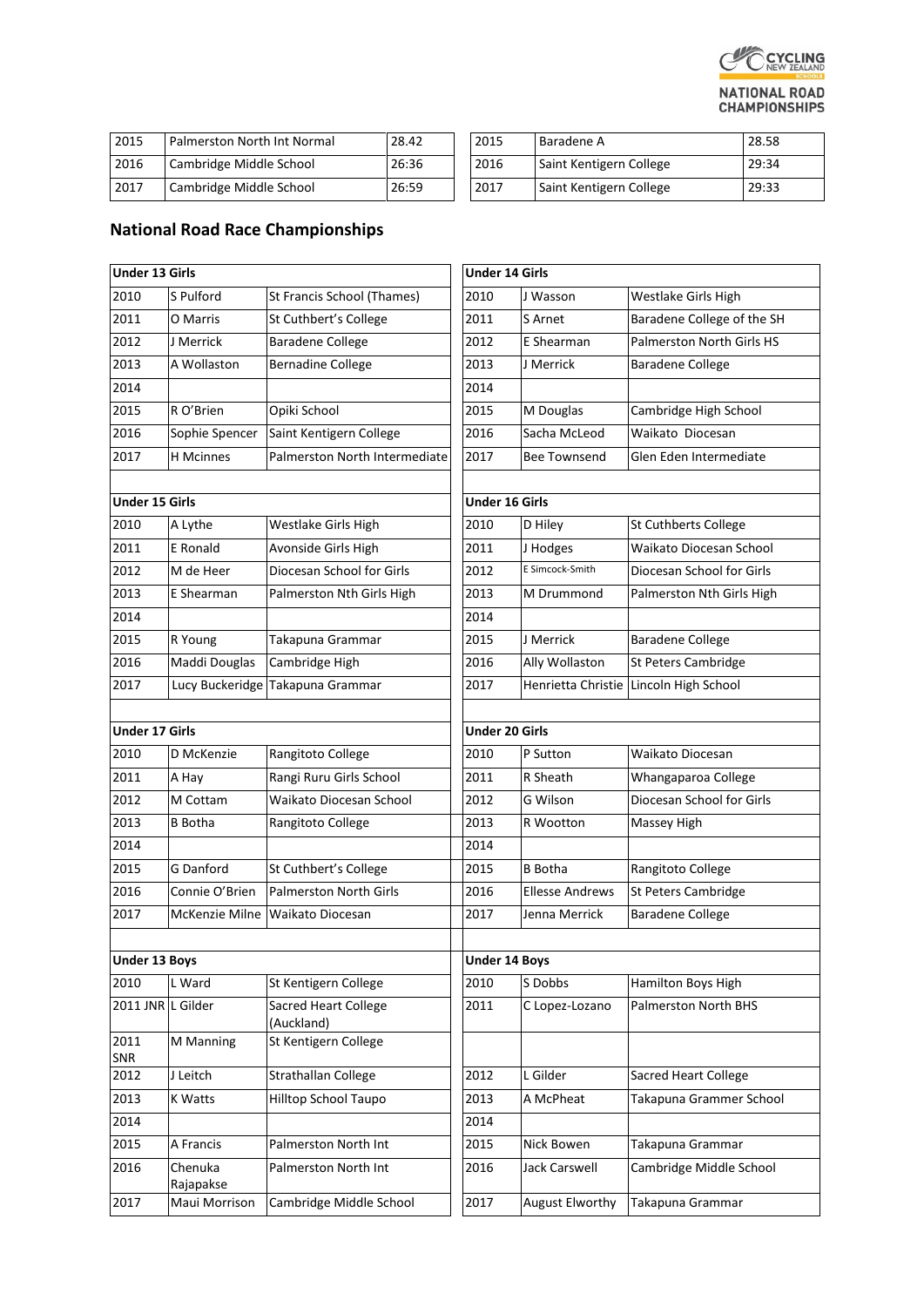

|      | <b>Under 15 Boys</b> |                                |      |                               | <b>Under 16 Boys</b> |
|------|----------------------|--------------------------------|------|-------------------------------|----------------------|
| 2010 | G Moore              | Christchurch Boys High         | 2010 |                               | <b>D</b> Pavis       |
| 2011 | H Seagar             | Auckland Grammar School        | 2011 |                               | J Morreau            |
| 2012 | C Stewart            | Palmerston North Boys HS       | 2012 |                               | K Girldestone        |
| 2013 | O Elworthy           | Takapuna Grammar               | 2013 |                               | C Stewart            |
| 2014 |                      |                                | 2014 |                               |                      |
| 2015 | <b>K Watts</b>       | Hamilton Boys High             | 2015 |                               | M Hartley-Brown      |
| 2016 | Laurence Pithie      | Christchurch Boys              | 2016 |                               | Finn Fisher-Black    |
| 2017 | Jack Carswell        | St Peters Cambridge            | 2017 |                               | Laurence Pithie      |
|      |                      |                                |      |                               |                      |
|      | <b>Under 17 Boys</b> |                                |      | <b>Under 20 Boys</b>          |                      |
| 2010 | S Brothers           | <b>Auckland Grammar</b>        | 2010 | S Creighton                   |                      |
| 2011 | S Gaze               | Hamilton Boys' HS              | 2011 | N Baine                       |                      |
| 2012 | Q Karwowski          | Marlborough Boys College       | 2012 | C Saunders                    |                      |
| 2013 | A Lamont             | Saint Kentigen College         | 2013 | R Gough                       |                      |
| 2014 |                      |                                | 2014 |                               |                      |
| 2015 | A Wyllie             | <b>Auckland Grammar School</b> | 2015 | L Brown                       |                      |
| 2016 | Dylan Simpson        | Palmerston North Boys High     | 2016 | Harris Fogelberg              |                      |
| 2017 | Kiaan Watts          | Hamilton Boys High             | 2017 | Madi Hartley-<br><b>Brown</b> |                      |

#### **National Points Race Championships**

| <b>Duff Memorial Trophy</b><br><b>Under 20 Boys</b> |                                             |                            | <b>Manfeild Trophy</b><br><b>Under 17 Boys</b> |                                               |                                |  |  |
|-----------------------------------------------------|---------------------------------------------|----------------------------|------------------------------------------------|-----------------------------------------------|--------------------------------|--|--|
| Hamilton Boys High<br>2010<br>S Creighton           |                                             | 2010                       | <b>G</b> Hubbard                               | Christchurch Boys High                        |                                |  |  |
| 2011                                                | A Findlay                                   | Palmerston North Boys HS   | 2011                                           | C Price                                       | Hamilton Boys' High School     |  |  |
| 2012                                                | C Price                                     | Hamilton Boys High School  | 2012                                           | J Ranford                                     | Takapuna Grammar School        |  |  |
| 2013                                                | C Sanders                                   | Marlborough Boys College   | 2013                                           | J Kendall                                     | Palmerston Nth Boys HS         |  |  |
| 2014                                                | N Levin                                     | Palmerston North Boys HS   | 2014                                           | C Stewart                                     | Palmerston North Boys HS       |  |  |
| 2015                                                | C Stewart                                   | Palmerston North Boys HS   | 2015                                           | A Wyllie                                      | <b>Auckland Grammar School</b> |  |  |
| 2016                                                | Campbell<br>Stewart                         | Palmerston North Boys High | 2016                                           | Madi Hartley-<br><b>Brown</b>                 | Palmerston North Boys High     |  |  |
| 2017                                                | Madi Hartley-<br>Brown                      | Palmerston North Boys High | 2017                                           | Kiaan Watts                                   | Hamilton Boys High             |  |  |
|                                                     |                                             |                            |                                                |                                               |                                |  |  |
|                                                     | Ian McKinlay Trophy<br><b>Under 16 Boys</b> |                            |                                                | <b>Healing Trophy</b><br><b>Under 15 Boys</b> |                                |  |  |
| 2010                                                | D Pavis                                     | <b>Auckland Grammar</b>    | 2010                                           | J Ranford                                     | Takapuna Grammar               |  |  |
| 2011                                                | L Stevens                                   | Massey High School         | 2011                                           | S Dobbs                                       | Hamilton Boys High School      |  |  |
| 2012                                                | S Dobbs                                     | Hamilton Boys High School  | 2012                                           | C Stewart                                     | Palmerston North Boys HS       |  |  |
| 2013                                                | C Stewart                                   | Palmerston Nth Boys High   | 2013                                           | J Kench                                       | Takapuna Grammar               |  |  |
| 2014                                                | H Waine                                     | Takapuna Grammar School    | 2014                                           | J Leitch                                      | Strathallan College            |  |  |
| 2015                                                | G Jackson                                   | Rongotai College           | 2015                                           | K Watts                                       | Hamilton Boys High School      |  |  |
| 2016                                                | Kiaan Watts                                 | Hamilton Boys High         | 2016                                           | Laurence<br>Pithie                            | Christchurch Boys High         |  |  |
| 2017                                                | Laurence Pithie                             | Christchurch Boys High     | 2017                                           | <b>Jack Carswell</b>                          | St Peters Cambridge            |  |  |
|                                                     |                                             |                            |                                                |                                               |                                |  |  |
|                                                     |                                             |                            |                                                |                                               |                                |  |  |
|                                                     |                                             |                            |                                                |                                               |                                |  |  |